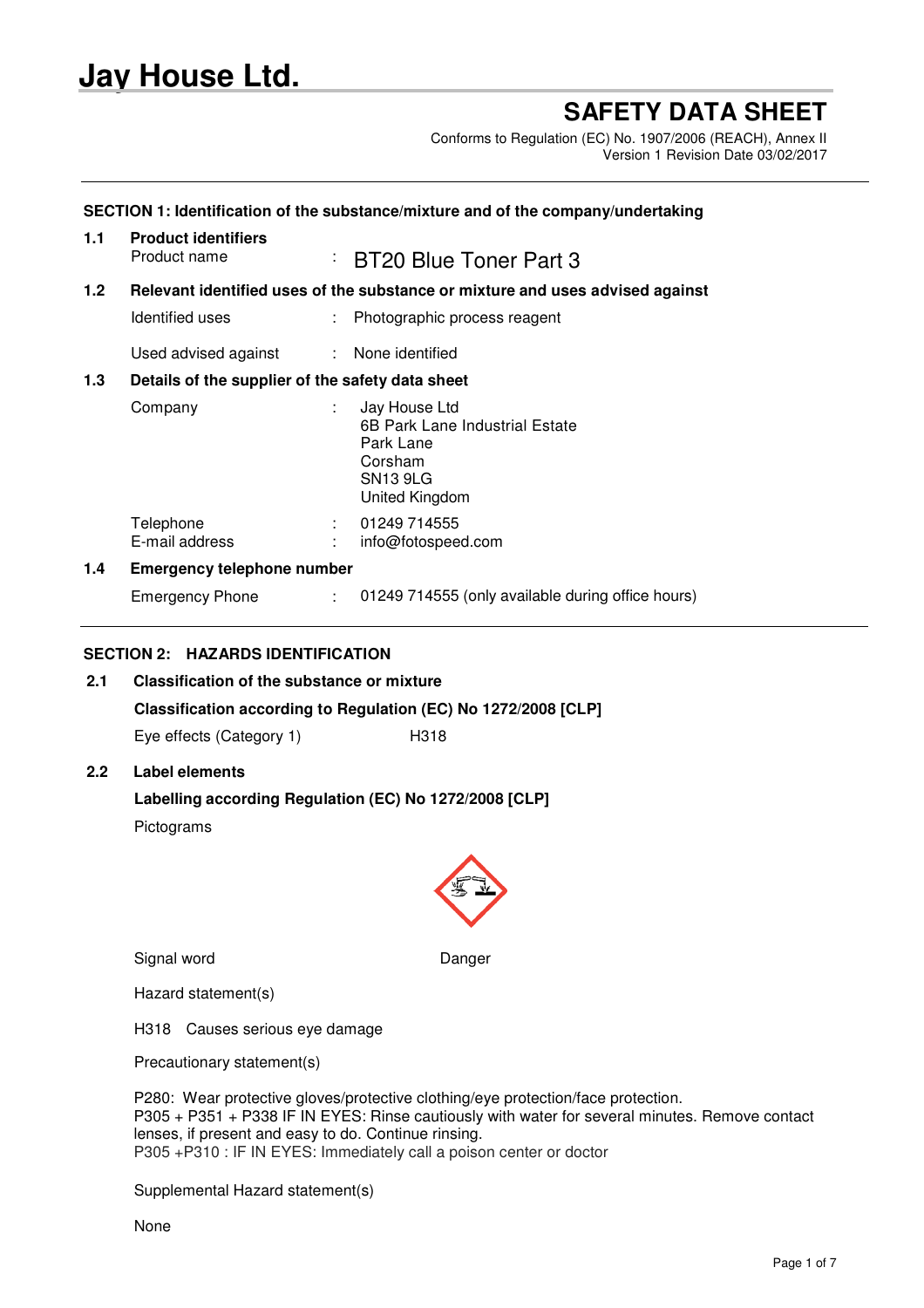# **SECTION 3: COMPOSITION/INFORMATION ON INGREDIENTS**

#### **3.2 Mixtures**

| <b>CAS No.</b> | EC No.    | Index No.    | <b>Classification</b>                                        | <b>Concentration</b> |
|----------------|-----------|--------------|--------------------------------------------------------------|----------------------|
| Oxalic acid    |           |              |                                                              |                      |
| 144-62-7       | 205-634-3 | 607-006-00-8 | Acute Tox. 4, H302; Acute Tox. 4<br>H312; Eye Irrit. 1, H318 | 5%                   |

For the full text of the H-Statements mentioned in this Section, see Section 16

#### **SECTION 4: FIRST AID MEASURES**

#### **4.1 Description of first aid measures**

#### **If inhaled**

Unlikely to occur during intended use. If vapour or mists are breathed in, move person into fresh air. If not breathing, give artificial respiration.

#### **In case of skin contact**

Wash off with soap and water. If irritation persists, seek further medical attention.

#### **In case of eye contact**

Rinse thoroughly with plenty of water for at least 15 minutes. Take care not to wash the chemical from one eye to the other. If irritation persists, seek further medical attention.

#### **If swallowed**

Never give anything by mouth to an unconscious person. If person is conscious, rinse mouth with water and give plenty of water to drink. Seek further medical attention if feeling unwell.

#### **4.2 Most important symptoms and effects, both acute and delayed** When properly handled, the product is not dangerous for human health.

**4.3 Indication of any immediate medical attention and special treatment needed** No data available

#### **SECTION 5: FIREFIGHTING MEASURES**

#### **5.1 Extinguishing media**

#### **Suitable extinguishing media**

Use water fog, alcohol-resistant foam, dry chemical or carbon dioxide.

#### **Unsuitable extinguishing media** None.

**5.2 Special hazards arising from the substance or mixture** Highly dependent on combustion conditions. May produce hazardous decomposition products (CO, CO2 and formic acid) if involved in a fire.

#### **5.3 Advice for firefighters**

Do not breathe decomposition products and fumes. Use approved self-contained breathing apparatus. Wear fire retardant clothing. Use water spray to cool containers. Use water fog to disperse vapours and leaks that have not ignited. Prevent runoff from fire control from entering waterways. Large fires should only be dealt with by trained personnel.

#### **SECTION 6: ACCIDENTAL RELEASE MEASURES**

#### **6.1 Personal precautions, protective equipment and emergency procedures**

Use suitable personal protective equipment (refer to Section 8 for details). Avoid breathing vapours or mists. Ensure adequate ventilation.

**6.2 Environmental precautions** Prevent further leakage or spillage if safe to do so. Do not let product enter drains or watercourses.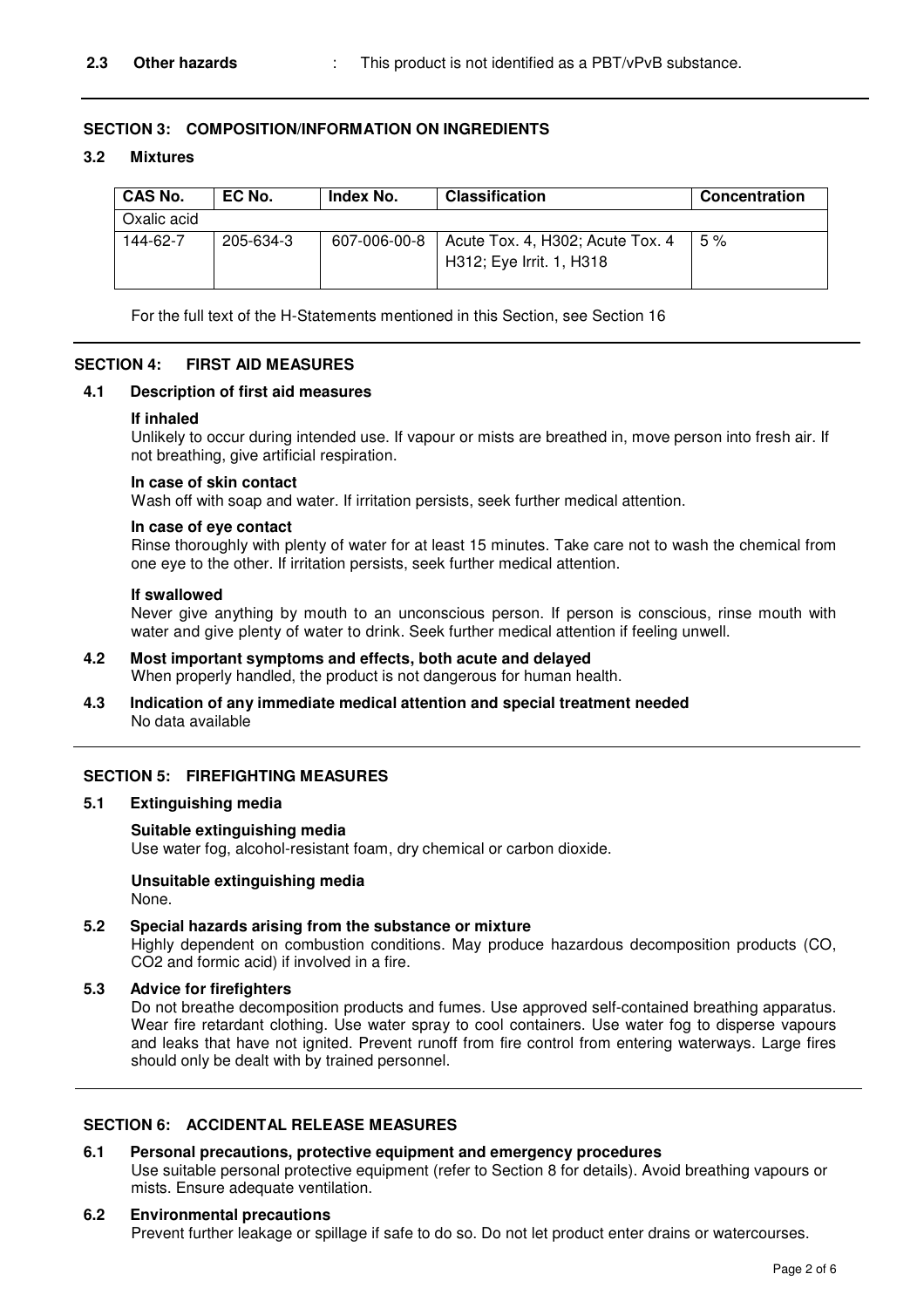#### **6.3 Methods and materials for containment and cleaning up** Absorb in inert material such as sand or non-combustible granules. Scoop up and place in a plastic container and dispose of in a manner consistent with applicable regulations.

#### **6.4 Reference to other sections** For disposal see section 13.

### **SECTION 7: HANDLING AND STORAGE**

### **7.1 Precautions for safe handling** Avoid contact with skin and eyes. Avoid inhalation of vapour or mist.

- **7.2 Conditions for safe storage, including any incompatibilities** Store in cool place. Keep container tightly closed in a dry and well-ventilated place. Containers which are opened must be carefully resealed and kept upright to prevent leakage.
- **7.3 Specific end use(s)** No data available

# **SECTION 8: EXPOSURE CONTROLS/PERSONAL PROTECTION**

#### **8.1 Control parameters**

#### **Components with occupational exposure limits**

| <b>Component</b> | <b>CAS No.</b> | Reference<br>period   | <b>Exposure Limit</b>      | <b>Basis</b> |
|------------------|----------------|-----------------------|----------------------------|--------------|
| Oxalic acid      | 144-62-7       | 8hr TWA<br>15min STEL | mg/m<br>$2 \text{ mg/m}^3$ | EH40 WEL     |

#### **8.2 Exposure controls**

#### **Appropriate engineering controls**

Use in well ventilated areas. Use mechanical ventilation in poorly ventilated areas.

#### **Personal protective equipment**

#### **Eye/face Protection**

Use equipment for eye protection tested and approved under appropriate standards such as EN 166.

#### **Skin Protection**

Handle with gloves. Gloves must be inspected prior to use. Use proper glove removal technique (without touching glove's outer surface) to avoid skin contact with this product. Dispose of contaminated gloves after use in accordance with good practices. Wash and dry hands. The selected protective gloves have to satisfy the specifications of EU Directive 89/686/EEC and the standard EN 374 derived from it. Recommended glove types include Nitrile, Polythene, Neoprene, PVC and Butyl gloves.

#### **Body Protection**

Wear suitable overalls or apron and change if contaminated.

#### **Respiratory Protection**

Where risk assessment in accordance with the hierarchy of controls established within the Chemical Agents Directive shows a requirement for respirators as a means of control, use a particulate filter type P.

#### **Environmental exposure controls**

Prevent further leakage or spillage if safe to do so. Do not let product enter drains.

### **SECTION 9: PHYSICAL AND CHEMICAL PROPERTIES**

#### **9.1 Information on basic physical and chemical properties**

| a)       | Appearance                   | Form: liquid      |
|----------|------------------------------|-------------------|
|          | Odour                        | None              |
| C)       | Odour Threshold              | no data available |
|          | pН                           | no data available |
| $\Theta$ | Melting point/freezing point | no data available |
|          | Initial boiling point        | no data available |
|          | Flash point                  | no data available |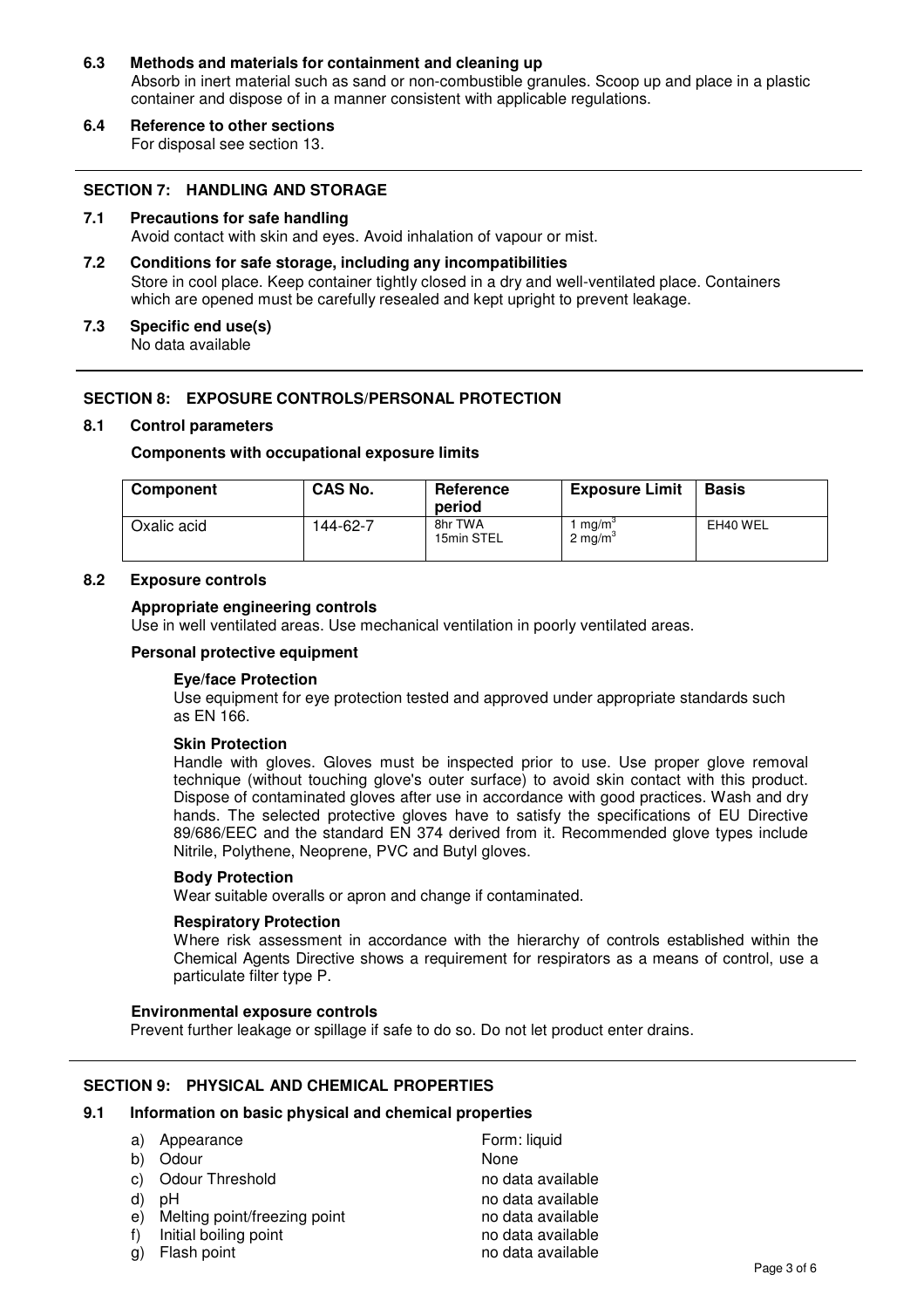- 
- i) Flammability (liquid) (in the synthesis of Flammable in the Upper/lower flammability or explosive limits on data available  $i)$  Upper/lower flammability or explosive limits
- k) Vapour pressure no data available
- 
- 
- 
- o) Partition coefficient (n- octanol/water) no data available
- p) Auto-ignition temperature no data available
- q) Decomposition temperature no data available
- 
- s) Explosive properties None
- t) Oxidizing properties None

#### **9.2 Other safety information** No data available

### **SECTION 10: STABILITY AND REACTIVITY**

# **10.1 Reactivity**

No data available on mixture.

- **10.2 Chemical stability** Expected to be stable at normal temperatures and under recommended storage conditions.
- **10.3 Possibility of hazardous reactions** No data available.
- **10.4 Conditions to avoid** High temperature (>50°C), sources of ignition & direct sunlight.
- **10.5 Incompatible materials** Strong alkalis, metals and alkali metals.
- **10.6 Hazardous decomposition products** No hazardous decomposition products when stored and handled correctly.

# **SECTION 11: TOXICOLOGICAL INFORMATION**

### **11.1 Information on toxicological effects**

### **Acute toxicity**

 $LD_{50}$  (oral)/LD<sub>50</sub> (dermal)/LC<sub>50</sub> (inhalation): No acute lethal effects.

### **Skin corrosion/irritation**

No data available on mixture. Not expected to cause any acute skin corrosion or irritation.

### **Serious eye damage/eye irritation**

No data available on mixture. Expected to cause serious eye damage.

#### **Respiratory or skin sensitisation**

No known sensitisation potential.

#### **Germ cell mutagenicity**

No known mutagenic potential.

#### **Carcinogenicity**

IARC: No component of this product present at levels greater than or equal to 0.1% is identified as probable, possible or confirmed human carcinogen by IARC.

#### **Reproductive toxicity**

No known toxic to reproduction potential.

#### **Specific target organ toxicity - single exposure**

No data available on mixture. Inhalation of significant vapours or mists may cause transient respiratory irritation.

**Specific target organ toxicity - repeated exposure** No data available.

### **Aspiration hazard**

No data available on mixture. Not expected to pose an aspiration hazard.

h) Evaporation rate no data available<br>
i) Elammability (liquid) and the no data available<br>
Non Flammable l) Vapour density no data available m) Relative density no data available n) Water solubility no data available r) Viscosity **no data available**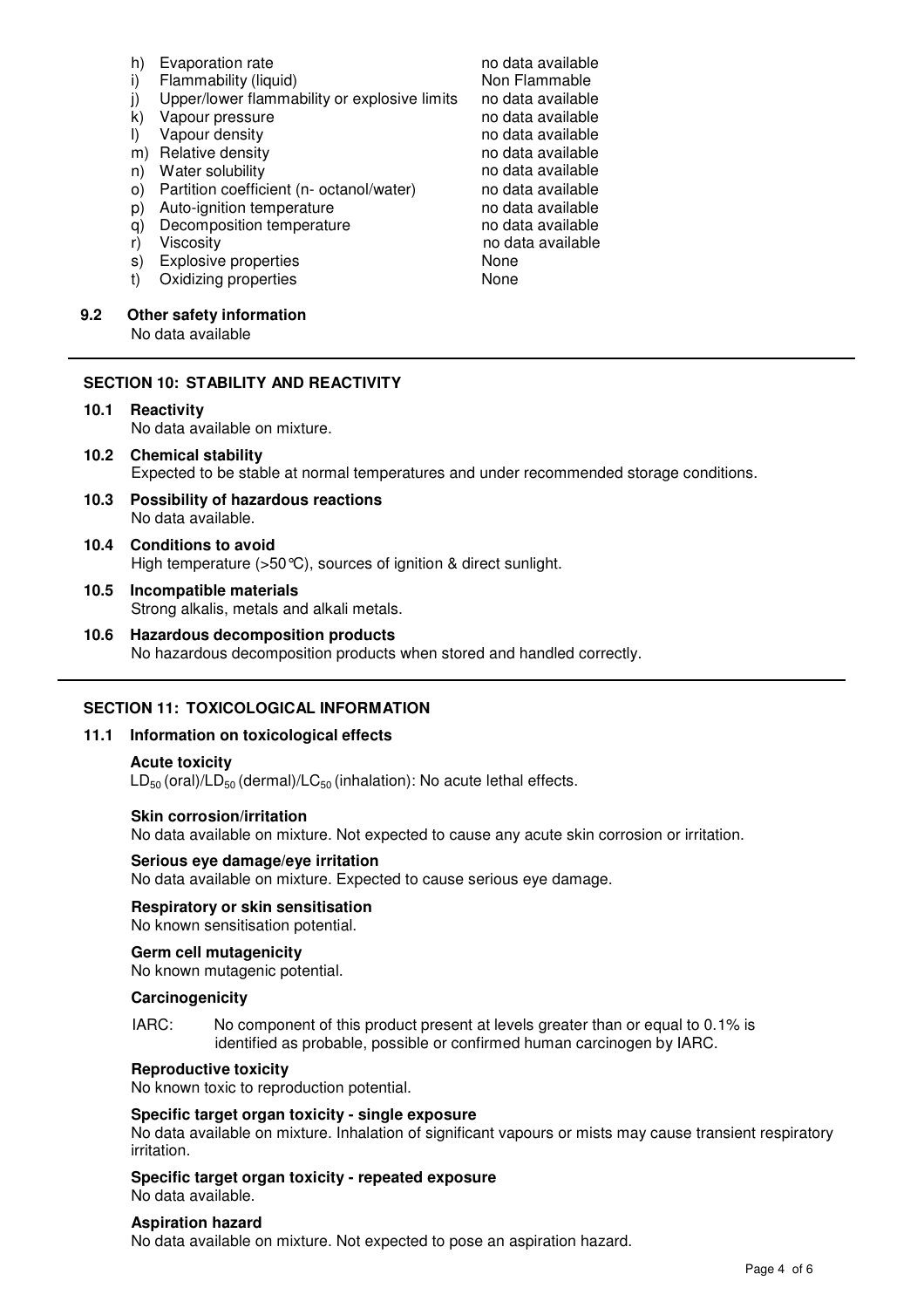# **Potential health effects**

| <b>Inhalation</b> | Excessive inhalation of vapours, aerosols or mists may cause transient |  |
|-------------------|------------------------------------------------------------------------|--|
|                   | respiratory tract irritation.                                          |  |
| Ingestion         | May be harmful if ingested in significant quantities.                  |  |
| <b>Skin</b>       | May cause mild skin irritation                                         |  |
| <b>Eves</b>       | May cause serious eye damage                                           |  |

#### **Signs and Symptoms of Exposure**

Material may cause irritation to the respiratory tract, eyes and skin. Symptoms may include inflammation of the mucous membranes and upper respiratory tract, coughing, wheezing, shortness of breath. To the best of our knowledge, the chemical, physical, and toxicological properties of this mixture have not been thoroughly investigated.

### **Additional Information**

Not available.

#### **SECTION 12: ECOLOGICAL INFORMATION**

#### **12.1 Toxicity**

Not expected to be harmful to aquatic life.

- **12.2 Persistence and degradability** No data available.
- **12.3 Bioaccumulative potential** No data available. Not expected to bioaccumulate.
- **12.4 Mobility in soil** No data available.
- **12.5 Results of PBT and vPvB assessment** No data available. Will not meet PBT or vPvB criteria.
- **12.6 Other adverse effects** No data available.

#### **SECTION 13: DISPOSAL CONSIDERATIONS**

#### **13.1 Waste treatment methods**

#### **Product**

Material is classified as hazardous waste under the Hazardous Waste Regulations 2005 (as amended). Contact a licensed professional waste disposal service to dispose of this material.

#### **Contaminated packaging**

Dispose of as unused product.

#### **SECTION 14: TRANSPORT INFORMATION**

| 14.1 | UN number<br>ADR/RID: - not applicable                                                                                  | IMDG: - not applicable           | IATA: - not applicable |
|------|-------------------------------------------------------------------------------------------------------------------------|----------------------------------|------------------------|
| 14.2 | UN proper shipping name<br>ADR/RID: Not dangerous goods<br>Not dangerous goods<br>IMDG:<br>Not dangerous goods<br>IATA: |                                  |                        |
| 14.3 | Transport hazard class(es)<br>ADR/RID: - not applicable                                                                 | IMDG: - not applicable           | IATA: - not applicable |
| 14.4 | Packaging group<br>ADR/RID: - not applicable                                                                            | IMDG: - not applicable           | IATA: - not applicable |
| 14.5 | <b>Environmental hazards</b><br>ADR/RID: no                                                                             | <b>IMDG Marine Pollutant: no</b> | IATA: no               |
| 14.6 | Special precautions for user<br>no data available                                                                       |                                  |                        |